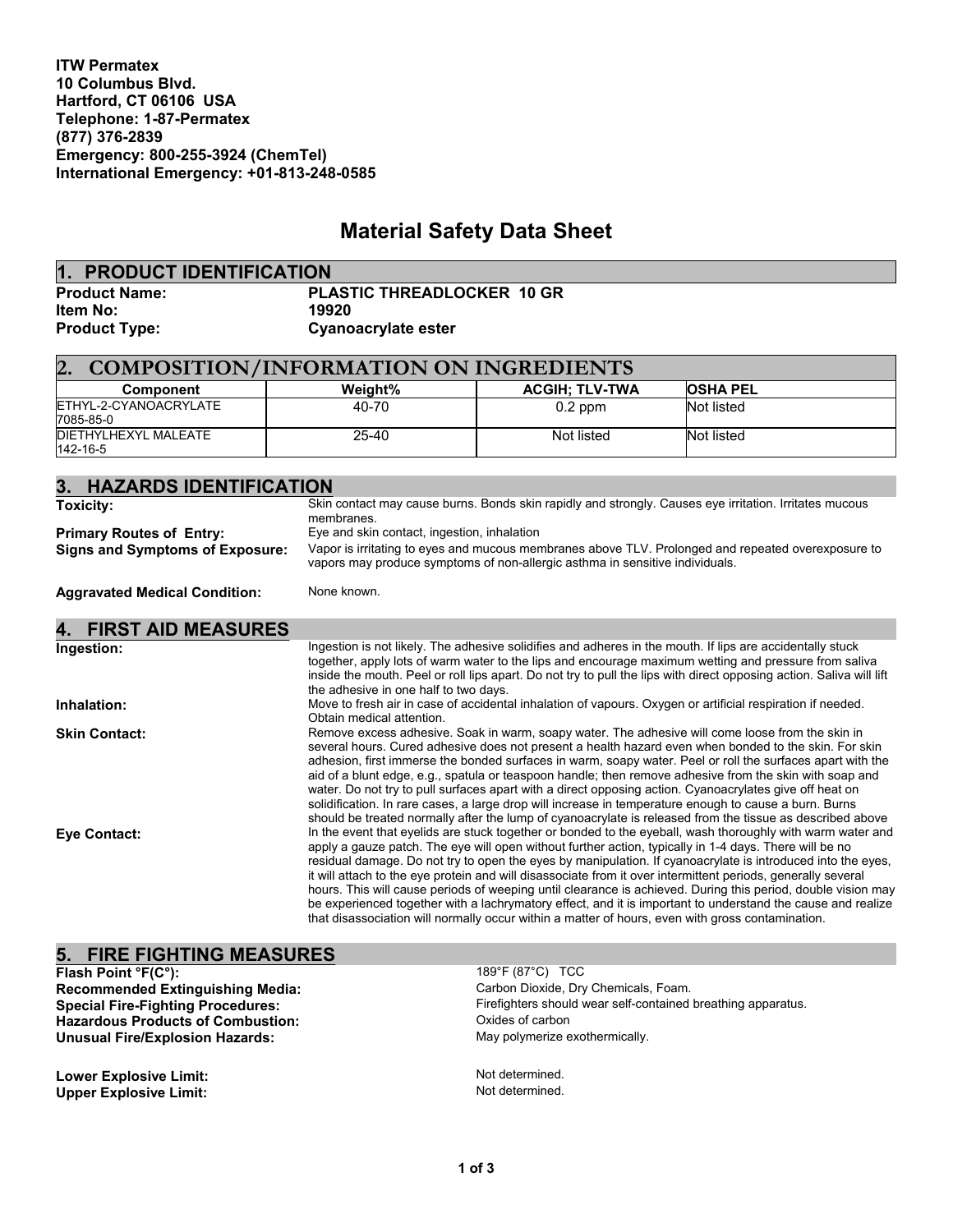# **6. ACCIDENTAL RELEASE MEASURES**<br>Spill Procedures: Flood with water to

Flood with water to polymerize. Maintain good ventilation. Take up with an inert absorbent. Store in a closed waste container until disposal.

#### **7. HANDLING AND STORAGE**

Storage: Store in a dry area below 90 degrees F. Keep container closed when not in use. Handling: **Handling:** Avoid contact with skin and eyes. Avoid contact with clothing. Do not inhale vapors. Keep container closed when not in use. Wash hands before eating and smoking.

#### **8. EXPOSURE CONTROLS/PERSONAL PROTECTION**

**Eyes:** Safety glasses. **Skin:** Neoprene or nitrile gloves recommended. Do not wear protective clothes containing cotton. **Ventilation:** General; local exhaust ventilation as necessary to control any air contaminants to within their exposure limits (or to the lowest feasible levels when limits have not been established) during the use of this product. Respiratory Protection: Not required under normal use. An approved organic vapor respirator should be worn when exposures are expected to exceed the applicable limits.

# **9. PHYSICAL AND CHEMICAL PROPERTIES**

Appearance: **Odor:** Irritating<br> **Rojling Point:** S300°F **Boiling Point: pH:** Does not apply **Solubility in Water:** Insoluble, material hardens<br> **Specific Gravity:** 1.0 @ 20°C **Specific Gravity: Vapor Pressure:**  $\leq 0.2$  mm Hg @ 25°C **Vapor Density (Air=1):** 3<br>**Evaporation Rate: 3** Not applicable **Evaporation Rate:** 

**VOC(Wt.%):** <20 g/l (California SCAQMD Method 316B)

#### **10. STABILITY AND REACTIVITY**

**Chemical Stability:** Stable at normal conditions

Hazardous Polymerization: **Hazardous Polymerization and Conventing Conventing Conventing Convention** Hazardous polymerization may occur if over-catalyzed or insufficiently aerated after catalyzation. This polymerization is exothermic **Incompatabilities: Incompatabilities:** Polymerized by contact with water, alcohols, amines or alkalies.<br> **Conditions to Avoid:** Polymerized by contact with clothes, fabrics, rags or tissue. Contact with t Avoid contact with clothes, fabrics, rags or tissue. Contact with these material may cause polymerization.<br>Oxides of carbon

**Hazardous Products of Combustion:** 

#### **11. TOXICOLOGICAL INFORMATION**

Oral LD50 (rat) >5,000 mg/kg Dermal LD50 (rabbit) >2,000 mg/kg

#### **12. ECOLOGICAL INFORMATION**

No data available

### **13. DISPOSAL CONSIDERATIONS**

**Recommended Method of Disposal:** Disposal should be made in accordance with federal, state and local regulations. **US EPA Waste Number:** NH - Not a RCRA Hazardous Waste Material

# **14. TRANSPORTATION INFORMATION**

#### **DOT (49CFR 172)**

**U.S. Department of Transportation - DOT - 49 CFR (Ground)**

**IMDG (Vessel)**